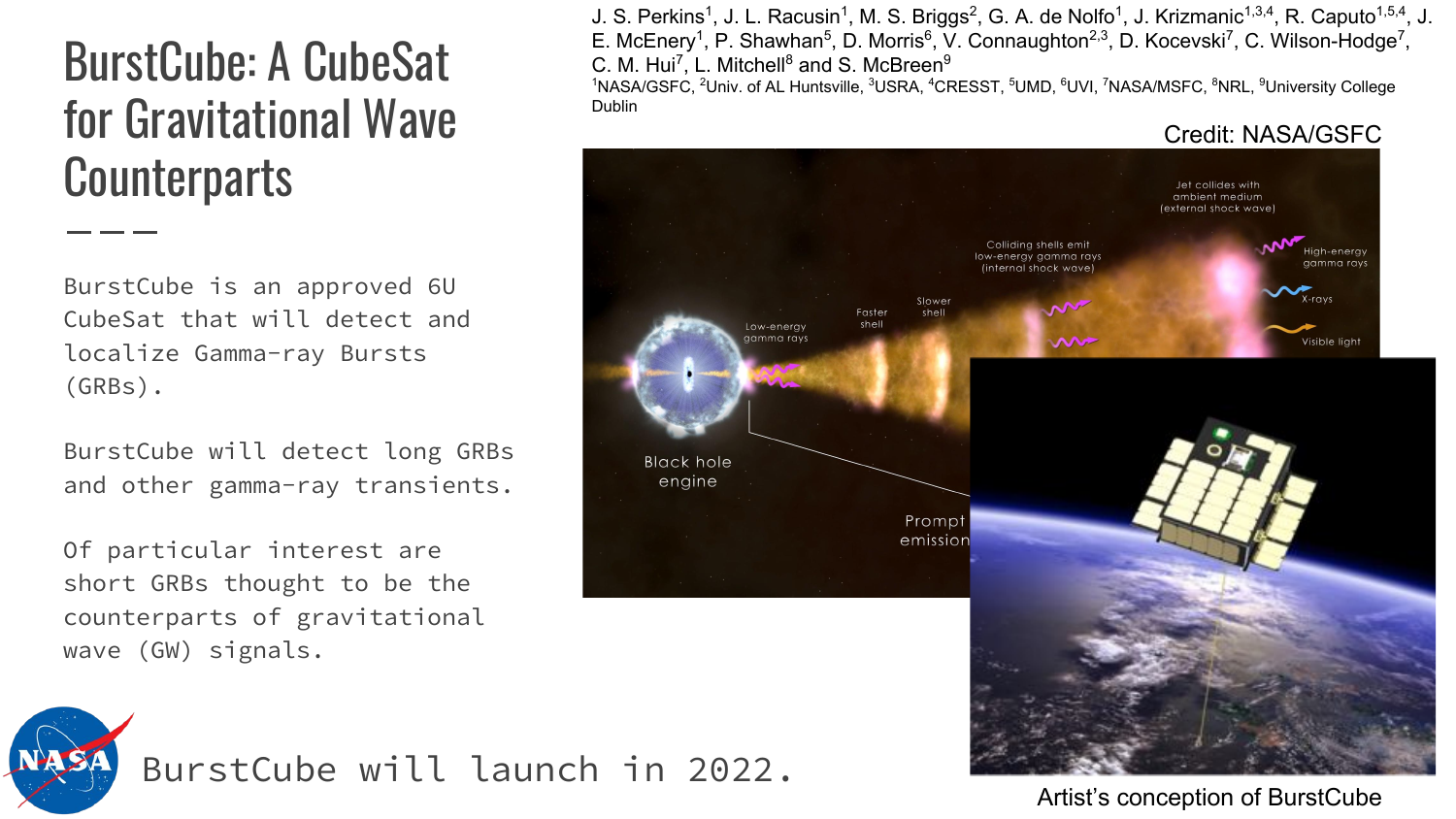# **BurstCube** Science

Increase the confidence in low-significance GW detections independently made by LIGO/Virgo

Provide short temporal and positional windows for targeted searches of GW data.

Provide astrophysical context for GW signals via population statistics.

Provide localizations that will assist wide-field follow-up observers.

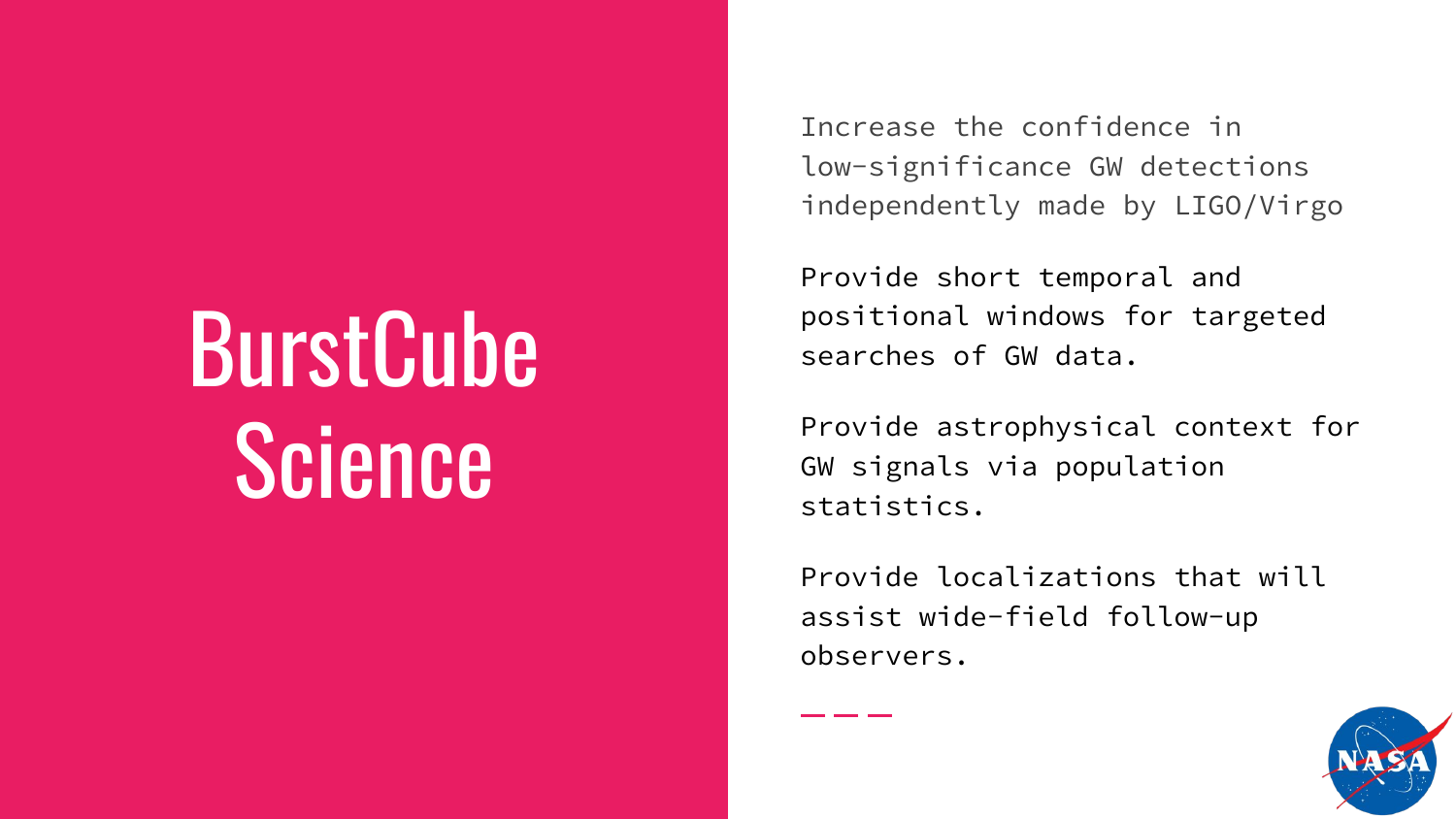



#### **BurstCube Instrument**

BurstCube detects gamma-rays via four CsI detectors (top, in green) read out by arrays of SiPMs (bottom left). The effective area is comparable to Fermi-GBM.

#### **BurstCube Spacecraft**

BurstCube is based on the qualified and tested 6U Dellingr platform. The first Dellingr system is on the ISS ready for deployment. The instrument is contained in 4U of the bus.